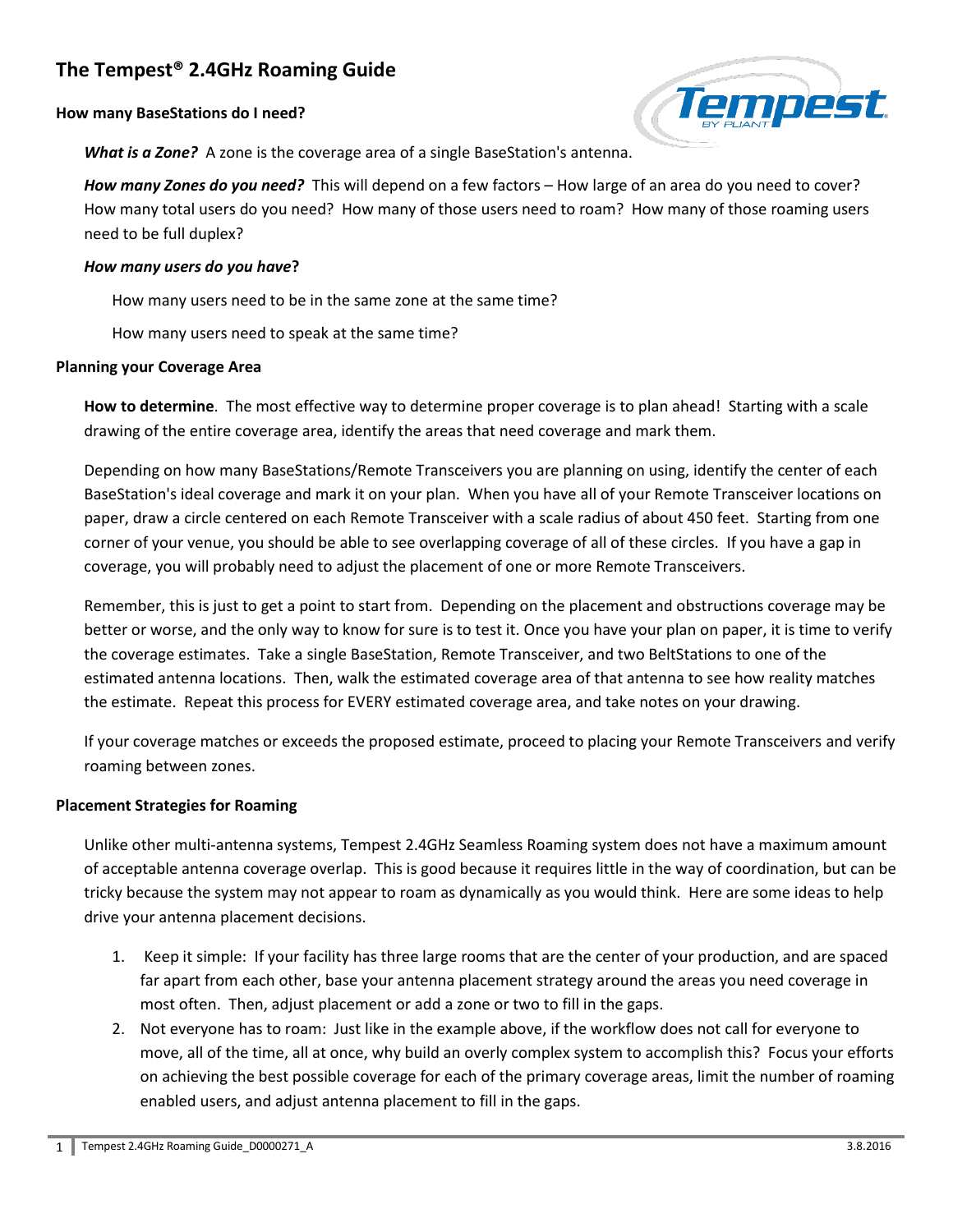# **Demonstrations:**

# **Example 1**

- 2 Zones
- 2 BaseStations
- 5 x Normal Mode BeltStations (Roaming)



5 Belts in Normal mode: All are able to roam between Base A and Base B

#### **Example 2**

- 2 Zones
- 4 BaseStations
- 5 x Normal Mode BeltStations (Roaming)
- 10 x Shared Mode BeltStations (Roaming)



5 Belts in Normal Mode: All are able to Roam between Base A and Base B 10 Belts in Shared Mode: All are able to roam between Base C and Base D